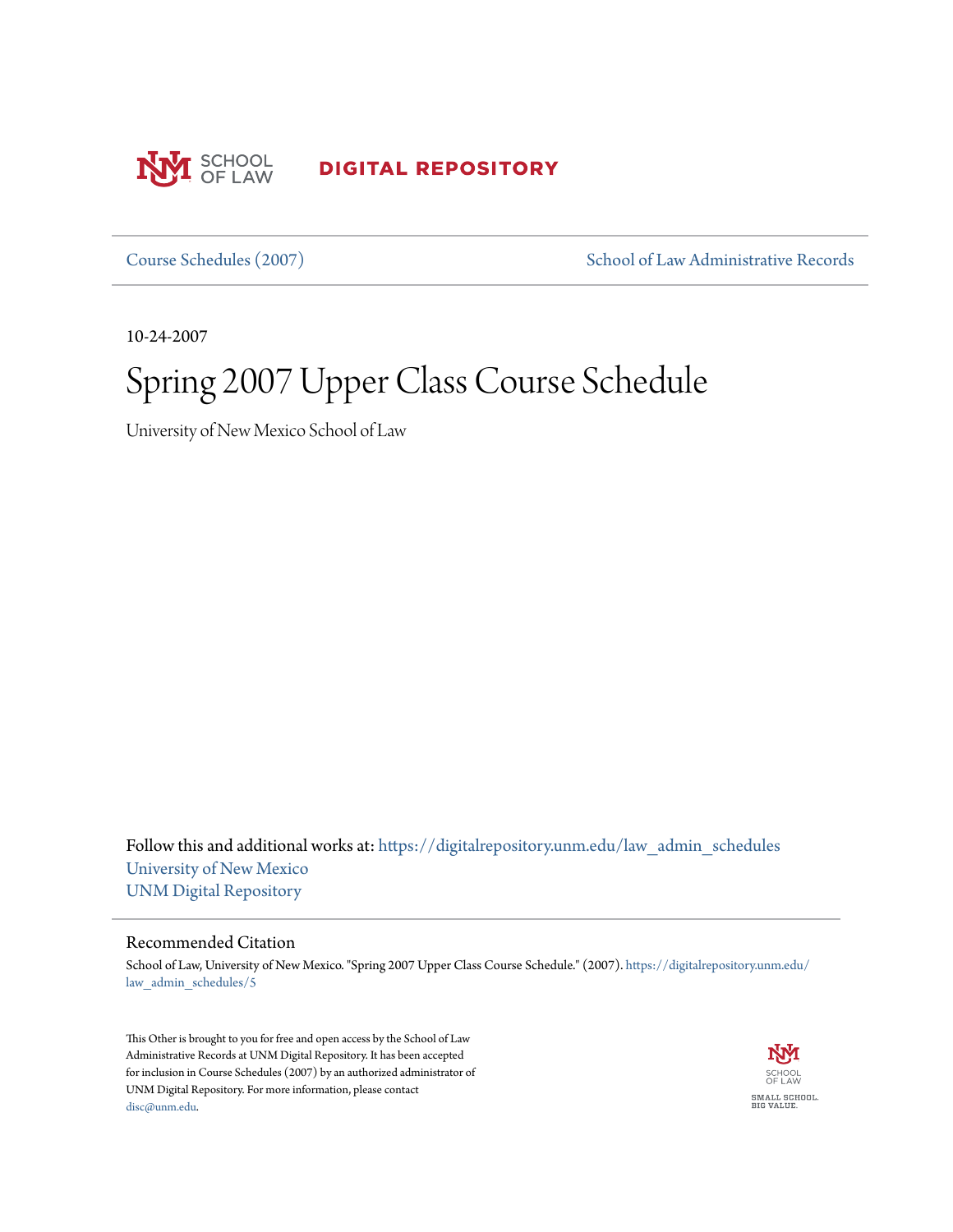### **To Upper Class Curriculum**

## **Upper Class 2008 Spring Schedule - January 16 through May 16 (Tentative)**

**Revised 10/19/2007**

#### **Upper Class Electives**

| <b>Call</b>    |            | <b>Course Course Title</b>                                                         | <b>Notes CRDays</b> |                     |              | Time                              |            |                 | <b>Room</b> CapInstructor |
|----------------|------------|------------------------------------------------------------------------------------|---------------------|---------------------|--------------|-----------------------------------|------------|-----------------|---------------------------|
| ∦<br>25133593- | l#         | <b>Advanced Constitutional Rights</b>                                              |                     |                     | 02 WR        | 10:30-                            | TBA        | UL              | <b>Ellis</b>              |
| 25090633-      | 006        | <b>Advanced Evidence &amp; Trial</b>                                               |                     |                     | 04 MW        | 11:45<br>8:30-                    | TBA        | 24              | Bergman                   |
| 12159683-      | 001<br>001 | Practice<br><b>Advanced Legal Research</b>                                         |                     | 02 M                |              | 9:20<br>$3:00-$<br>5:00           | 3313       | 12              | Mead                      |
| 25136593-      | 007        | <b>Advanced Legal Writing</b><br>(Persuasive Writing)                              |                     | 03 R                |              | 3:00-<br>6:00                     | ТВА        | $ 12\rangle$    | Blumenfeld                |
| 29903670-      | 001        | <b>Animal Rights</b>                                                               | S WR<br>V \$        | 03                  | 02  ТВА      | TBA                               | TBA        | $ 12\rangle$    | Baum                      |
| 25104 593-     | 005        | Arbitration                                                                        |                     |                     | 03 MR        | 12:00-<br>12:50<br>12:30-<br>1:20 | TBA        | UL              | <b>Hughes</b>             |
| 29897601-      | 001        | <b>Art Law</b>                                                                     |                     | 02 T                |              | 4:00-<br>6:35                     | TBA        | 15              | Andzic<br>Tomlinson       |
| 12105550-      | 001        | <b>Basic Mediation Training</b>                                                    | $\frac{9}{6}$       |                     | 02  ТВА      | TBA                               | TBA        | 30              | <b>Hughes</b>             |
| 25057527-      | 001        | <b>Business Planning (Pre-requisite</b><br>Business Assoc. I & Fed. Income<br>Tax) |                     |                     | 03 MWR       | 8:30-<br>9:20                     | TBA        | UL              | Gerding                   |
| 29899 634 -    | 001        | Children's Law                                                                     |                     | 02 W                |              | $5:00-$<br>7:00                   | TBA        | 16              | Ford                      |
| 25540 623-     | 001        | <b>Commercial Transactions II-E</b><br>(Sales)                                     |                     |                     | 03 MWR       | 2:00-<br>2:50                     | <b>TBA</b> | UL              | M. Pareja                 |
| 29878524-      | 001        | <b>Community Property</b>                                                          |                     | 102 T               |              | 4:00-<br>6:00                     | TBA        | 16              | Terry                     |
| 25523515-      | 001        | <b>Conflicts of Indian Law</b>                                                     | $\overline{S}$ WR   | 02 W<br>03          |              | 3:00-<br>6:00                     | TBA        | $\overline{12}$ | LaVelle                   |
| 29880525-      | 001        | <b>Conflicts of Law</b>                                                            |                     |                     | 03 MWR       | 2:00-<br>2:50                     | TBA        | UL              | Occhialino                |
| 25101593-      | 002        | <b>Constitutional Law Topics</b>                                                   | $S$ WR              | 02 W<br>03          |              | 3:00-<br>6:00                     | TBA        | 12              | Kovnat                    |
| 25102593-      | 003        | Criminal Law in Practice (Field<br>Experience AR)                                  | IZ.                 | 4                   | $\mathbb{L}$ | $11:15-$<br> 1:15                 | TBA        | 16              | Romero                    |
| 22028529-      | 001        | Criminal Procedure I (4th, 5th, 6th<br>Amendments)                                 |                     | $\overline{0}$ 3 TF |              | $8:15-$<br>9:20                   | TBA        | UL              | Romero                    |
| 25089627-      |            | Criminal Procedure II (Bail to Jail)                                               |                     | 03  M               |              | 10:30-                            | <b>TBA</b> | UL              | Bergman                   |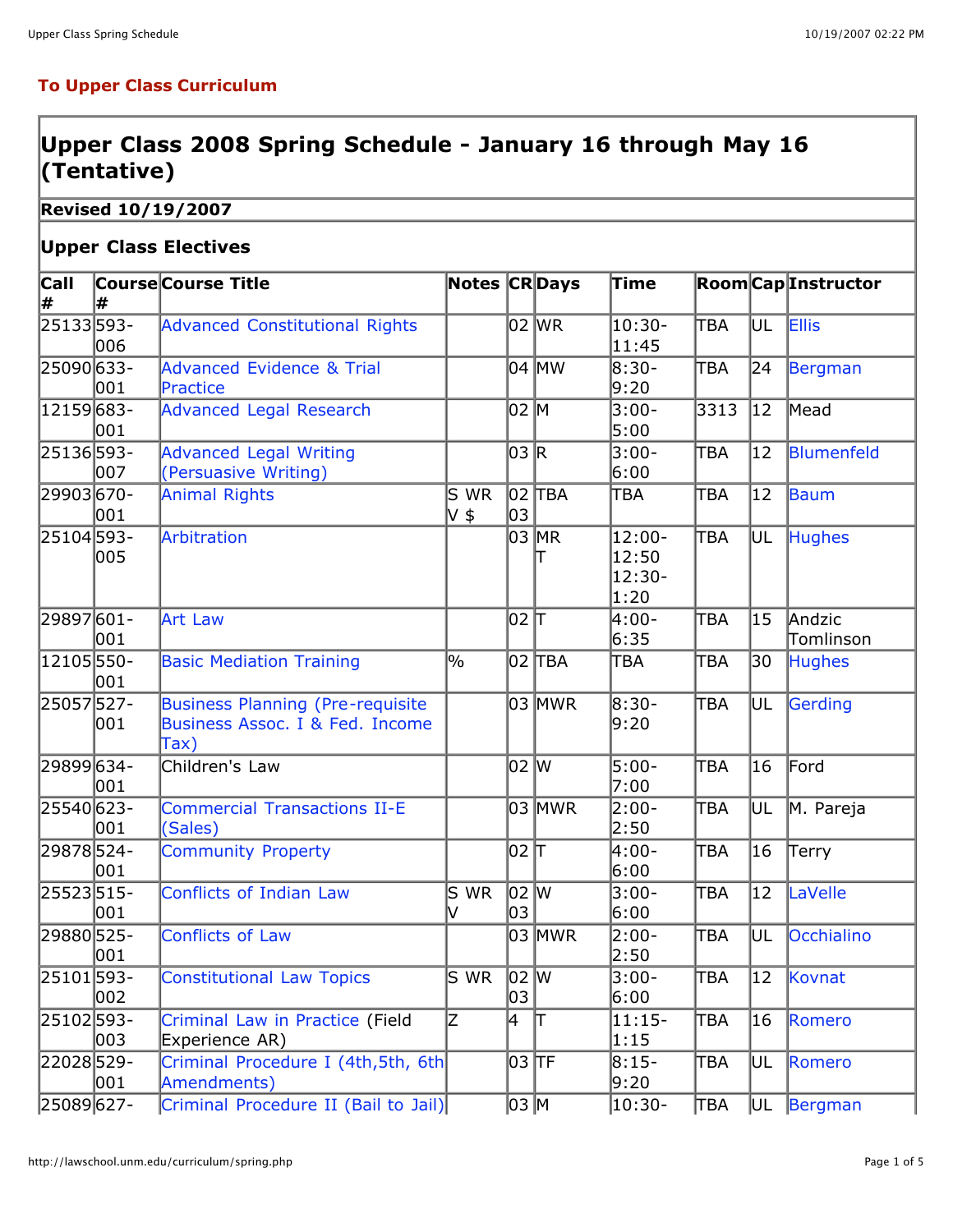|             | 001           |                                                              |                                         |             | lΤ                                                         | 11:45<br>$11:15-$<br>12:30                                                                           |            |              |                             |
|-------------|---------------|--------------------------------------------------------------|-----------------------------------------|-------------|------------------------------------------------------------|------------------------------------------------------------------------------------------------------|------------|--------------|-----------------------------|
| 25103593-   | 004           | <b>Election Law</b>                                          |                                         |             | 03 MWR                                                     | 9:30-<br>10:20                                                                                       | ∏BΑ        | UL           | Caldera, L.                 |
| 25080 607-  | 001           | <b>Employment Law</b>                                        |                                         | 03  TF      |                                                            | 9:45-<br> 11:00                                                                                      | TBA        | UL           | Montoya                     |
| 29881536-   | 001           | <b>Endangered Species</b>                                    | $\mathsf{\overline{S}}$ WR              | 02 M<br>03  |                                                            | 3:00-<br>6:00                                                                                        | TBA        | 12           | Fort                        |
| 25531516-   | 001           | <b>Entertainment Law</b>                                     |                                         | 03 W        |                                                            | $3:00 -$<br>6:00                                                                                     | 3402       | UL           | Burr                        |
| 12182750-   | 001           | Ethics                                                       |                                         |             | 03 MWR                                                     | 2:00-<br>2:50                                                                                        | TBA        | UL           | <b>TBA</b>                  |
| 29884551-   | 001           | <b>Family Mediation</b>                                      | $\frac{9}{6}$                           |             | 02 01/25<br> 01/26 <br> 01/27 <br>02/08<br>02/09<br> 02/10 | 1:30-<br>6:30<br>8:30-<br>6:30<br>8:30-<br>3:30<br>1:30-<br>6:30<br>8:30-<br>6:30<br>$1:30-$<br>8:30 | <b>TBA</b> | 15           | Nash, Levin                 |
| 25190 552-  | 001           | <b>Federal Jurisdiction</b>                                  |                                         |             | 03 MR                                                      | 12:00-<br>12:50<br>12:30-<br> 1:20                                                                   | TBA        | UL           | Land                        |
| 31530 593-  | 026           | <b>Federal Motion Practice</b>                               |                                         |             | 02 AR                                                      | AR.                                                                                                  | AR.        | 16           | Judge William<br>P. Johnson |
| 29879531-   | 001           | Health Law                                                   |                                         |             | 02 MWR                                                     | 9:30-<br>10:20                                                                                       | ∏BΑ        | 15           | E. Caldera                  |
| 29883541-   | 001           | Human Rights                                                 | $\mathsf{S}\mathsf{w}\mathsf{R}$<br>lV. | 02 M<br>03  |                                                            | $3:00 -$<br>6:00                                                                                     | <b>TBA</b> | $ 12\rangle$ | Moore                       |
| 12155594-   | 001           | Independent Research (Student<br>selects Professor)          |                                         | 02<br>03    | $01$ $AR$                                                  | AR.                                                                                                  | AR.        | UL           | <b>TBA</b>                  |
| 12157594-   | 002           | Independent Research (Student<br>selects Professor)          |                                         | 02<br>03    | 01 AR                                                      | ∣AR                                                                                                  | AR.        | UL           | <b>TBA</b>                  |
| 21260584-   | 001           | <b>Indian Law</b>                                            |                                         | 03  TF      |                                                            | 9:45-<br> 11:00                                                                                      | TBA        | UL           | Creel                       |
| 25064593-   | 009           | Indian Law Appellate Advocacy<br>(9 weeks, Feb. 27-April 24) |                                         |             |                                                            | 5:00-<br> 8:00                                                                                       | 3410       | 12           | Rey-Bear,<br>Cave           |
| 25549 691 - | 001           | Intellectual Property Law                                    |                                         | 03   T      |                                                            | $5:00-$<br>8:00                                                                                      | 2403       | UL           | <b>Burr</b>                 |
| 27849 593-  | $ 012\rangle$ | Innocence & Justice                                          |                                         | 03   T      |                                                            | 3:00-<br>6:00                                                                                        | TBA        | 12           | Davidson                    |
| 27848 593-  | 001           | International Business Ethics                                | S WR<br>IV.                             | 02 R<br> 03 |                                                            | $3:00-$<br>6:00                                                                                      | TBA        | 12           | Mathewson,<br>Parnall       |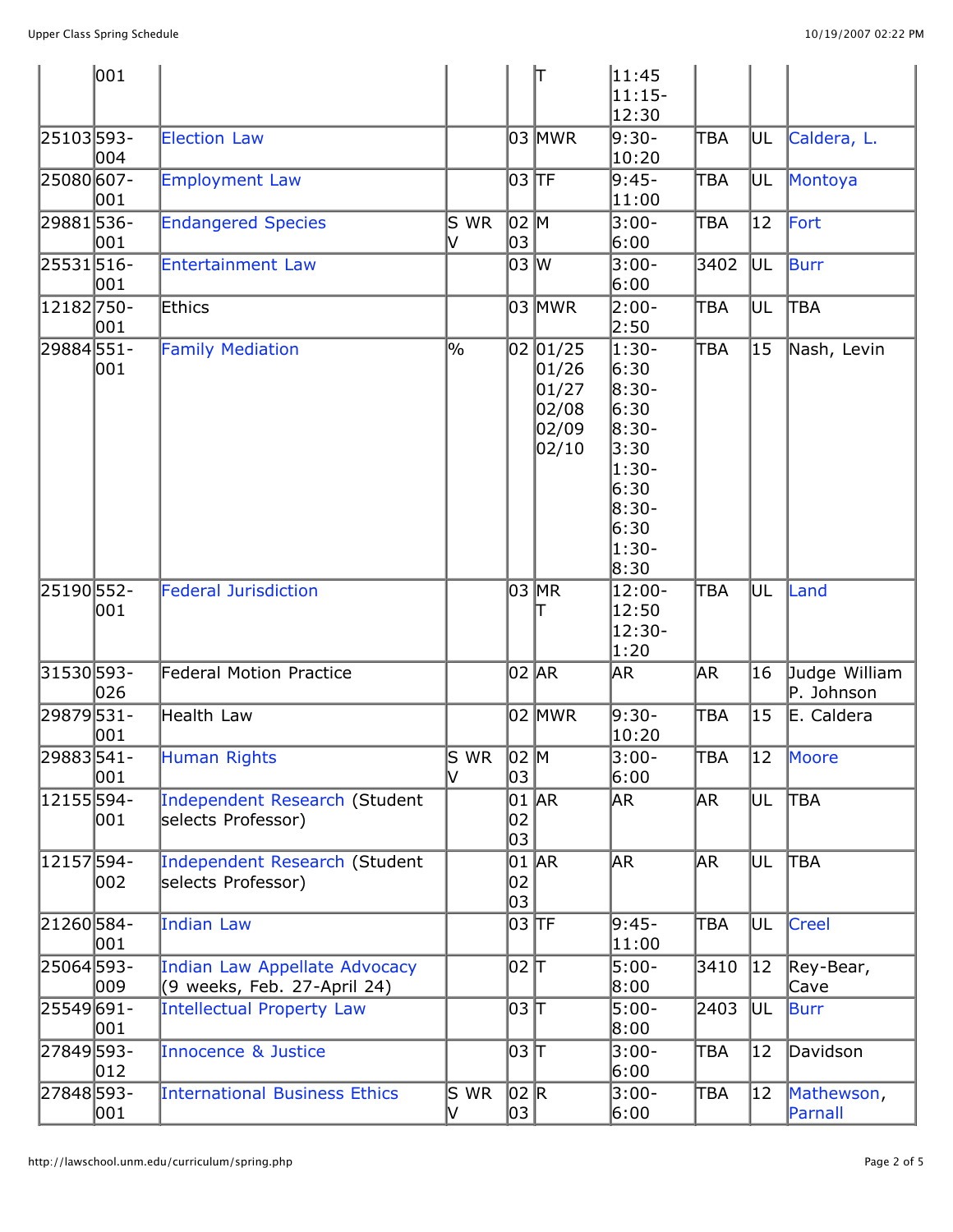|            | 505-<br>001 | International Law                                                             | \$                  |                | 03 MR<br>Τ | 12:00-<br>12:50<br>12:30-<br> 1:20 | <b>TBA</b> |    | UL Moore, Bay |
|------------|-------------|-------------------------------------------------------------------------------|---------------------|----------------|------------|------------------------------------|------------|----|---------------|
| 29882537-  | 001         | <b>Labor Law</b>                                                              | \$                  |                | 03 MWR     | 9:30-<br>10:20                     | TBA        | UL | Gonzales      |
| 29901 635- | 001         | Land Use Regulation Planning                                                  |                     |                | 03  ТВА    | TBA                                | TBA        | UL | Miller        |
| 28316593-  | 013         | Latinos & the Law                                                             | S WR<br>V           | 02 W<br>03     |            | 3:00-<br>6:00                      | TBA        | 12 | Montoya       |
|            | 593-<br>027 | <b>Law and Economics</b>                                                      | S<br><b>WR</b><br>M | $ 02 $ M<br>03 |            | $3:00-$<br>6:00                    | lтва       | 12 | Gerding       |
| 29905714-  | 001         | Law Office Management (First 10<br>weeks of semester only)                    |                     | 02 h           |            | 4:00-<br>6:00                      | ∏ВА        | 12 | Eckert        |
| 29902662-  | 001         | Mental Disability & Retardation<br>Law                                        | $\overline{S}$ WR   | $02$ TF<br>03  |            | $8:15-$<br>9:30                    | TBA        | UL | <b>Ellis</b>  |
| 22029565-  | 001         | <b>Natural Resources</b>                                                      |                     |                | 03 MW      | 10:30-<br>11:45                    | ∏ВА        | UL | Fort          |
| 29890 593- | 017         | Patent Law                                                                    |                     |                | 02  ТВА    | TBA                                | TBA        | UL | Kennedy       |
| 25091710-  | 001         | <b>Pre-trial Practice</b>                                                     |                     | 02 R           |            | 4:00-<br>6:00                      | TBA        | 12 | Gordon        |
|            | 593-<br>016 | Redistricting, Reappointment &<br>Electoral College Reform<br>(Electoral Law) | S WR<br>v           | 03             | 02 TBA     | TBA                                | TBA        | 12 | L. Caldera    |
| 25543631-  | 001         | <b>Remedies</b>                                                               |                     |                | 03 MR      | 3:00-<br>4:15                      | ∣TBA       | UL | Desiderio     |
| 29898613-  | 001         | <b>Sexual Orientation &amp; Law</b>                                           | S WR<br>V           | 02 R<br>03     |            | $3:00-$<br>6:00                    | ∏ВA        | 12 | LaVelle       |
| 29896593-  | 023         | Specialized Legal Research<br>(Indian Law) (7 weeks) (Jan 18-<br>Mar 7)       |                     | 01 W           |            | $1:30-$<br>3:00                    | 3313       | 12 | Thomas        |
| 29895 593- | 022         | Specialized Legal Research<br>(Natural Resources) (8 weeks:<br>Jan 18-Mar 7)  |                     | $ 01 $ F       |            | $1:30-$<br>3:00                    | 3313       | 12 | Cohen         |
| 29900 642- | 001         | <b>Sports Law</b>                                                             | S WR<br>v           | $ 02 $ M<br>03 |            | 3:00-<br>6:00                      | TBA        | 12 | Mathewson     |
| 25088625-  | 001         | <b>Supreme Court Decision Making</b>                                          |                     | 이2 T           |            | 3:00-<br>5:00                      | TBA        | þ. | Schultz       |
| 12092517-  | 001         | <b>Trial Practice Workshop</b>                                                |                     | 02 T           |            | 3:00-<br>5:00                      | TBA        | 12 | Scholl        |
| 25313557-  | 001         | <b>Wills &amp; Trusts</b>                                                     |                     | 03 TF          |            | 1:30-<br>2:45                      | TBA        | UL | Parker        |
|            |             | <b>Clinics/Externships</b>                                                    |                     |                |            |                                    |            |    |               |
|            |             |                                                                               |                     |                |            |                                    |            |    |               |

| Call |      | <b>Course Course Title</b>                       | <b>Notes CRDays</b> |     | Time |     |    | <b>Room</b> CapInstructor |
|------|------|--------------------------------------------------|---------------------|-----|------|-----|----|---------------------------|
| 1#   |      |                                                  |                     |     |      |     |    |                           |
|      | 729- | Advanced Clinic (By Permission of  † % V  01  AR |                     |     | AR   | ΙAR | PS | Sedillo-Lopez             |
|      | 1001 | Clinic Director)                                 |                     | 102 |      |     |    |                           |
|      |      |                                                  |                     | 103 |      |     |    |                           |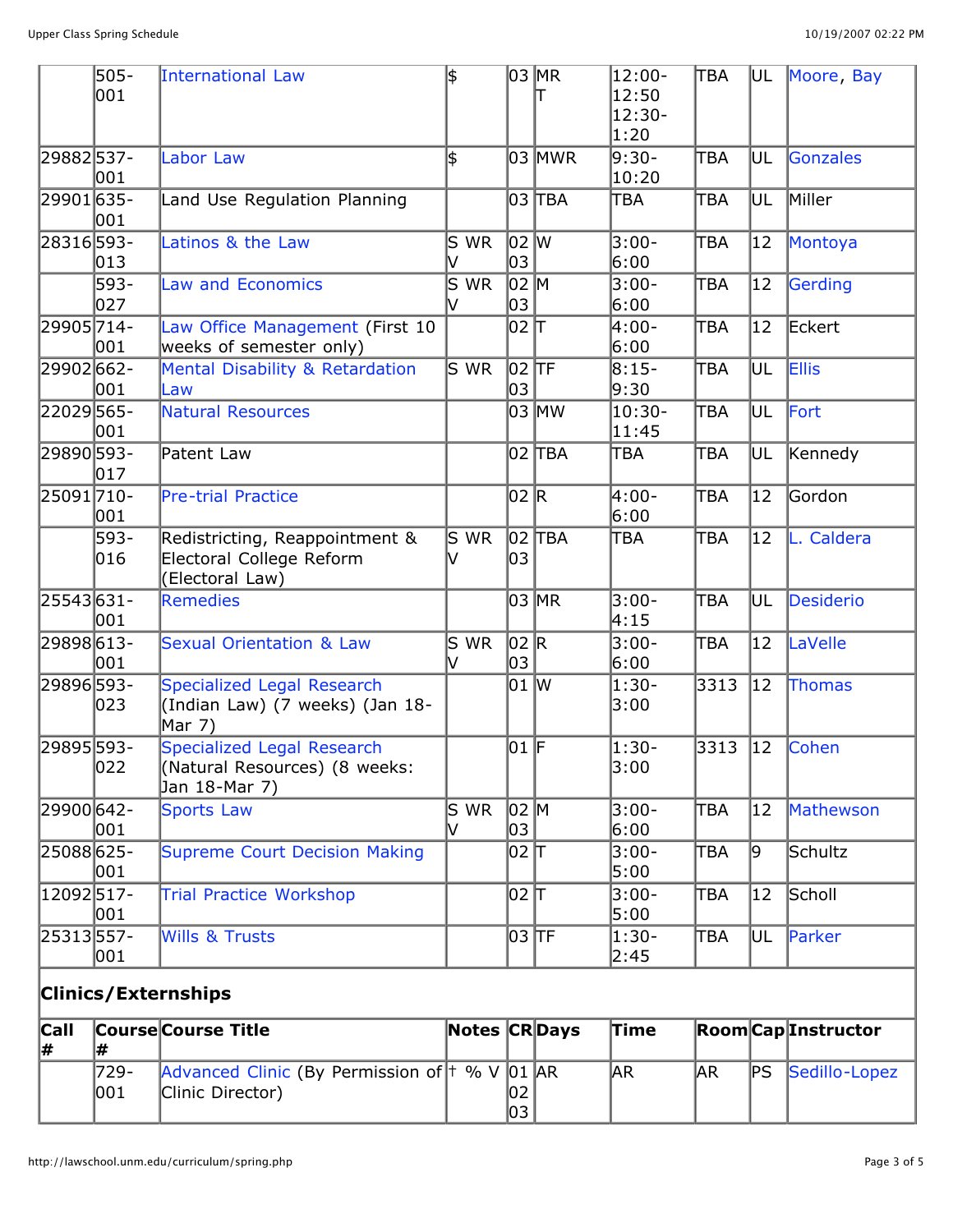| 12164 726- | 001           | Community Lawyering Clinic                             |                 |            | $ 06 $ TBA | <b>TBA</b>         | TBA        | 18  | Norwood,<br>Bobroff |
|------------|---------------|--------------------------------------------------------|-----------------|------------|------------|--------------------|------------|-----|---------------------|
| 12165726-  | 002           | Community Lawyering Clinic                             |                 |            | 06 TBA     | <b>TBA</b>         | ITBA.      | 18  | Suzuki              |
| 29892593-  | $ 019\rangle$ | <b>Economic Development Clinic</b><br>(Business & Tax) |                 |            | 06 TBA     | <b>TBA</b>         | ltba.      | 18  | <b>Hobbs</b>        |
| 29893593-  | 020           | Economic Development Clinic<br>(Business & Tax)        |                 |            | 06 ITBA    | <b>TBA</b>         | ITBA       | 18  | Martin              |
| 12176744-  | 001           | Judicial Externship                                    | $\frac{1}{2}$ V | 02 F<br>03 |            | $12:30-$<br> 1:20  | <b>JAR</b> | UL. | Sedillo Lopez       |
| 12171740-  | 001           | Law Practice Clinic                                    |                 |            | 06 ITBA    | <b>TEA</b>         | ltba       | 18  | Martinez            |
| 12163721-  | 001           | Law Office Externship                                  | l% V            | 02 F<br>03 |            | $ 12:30-$<br> 1:20 | <b>JAR</b> | UL. | Sedillo Lopez       |
| 12168727-  | 001           | Southwest Indian Law Clinic                            |                 |            | 06 TBA     | <b>TBA</b>         | TBA        | 18  | Zuni Cruz           |

## **Journals**

| <b>Call</b><br>l# |      | <b>Course Course Title</b>      | Notes CRDays |       |            | Time |            |      | <b>Room</b> CapInstructor |
|-------------------|------|---------------------------------|--------------|-------|------------|------|------------|------|---------------------------|
| 25188539-         | 1001 | Natural Resources Journal II    | PS %         |       | $ 03 $ TBA | TBA  | TBA        | UL   | Hall                      |
| 25318569-         | 1001 | Natural Resources Journal IV    | PS %         |       | $ 03 $ TBA | ТВА  | TBA        | UL   | Hall                      |
| 31529593-         | 025  | New Mexico Law Review II        | PS %         | 03 AR |            | AR.  | AR.        | IUL. | <b>Browde</b>             |
| 25546 669-        | 001  | <b>New Mexico Law Review IV</b> | PS %         | 03 AR |            | AR.  | AR.        | IUL. | <b>IBrowde</b>            |
| 25527597-         | 001  | Tribal Law Journal II-Editor    | PS %         | 02 AR |            | AR.  | <b>JAR</b> | lul. | Zuni Cruz                 |
| 25528598-         | 1001 | Tribal Law Journal II-Staff     | PS %         | 01 AR |            | AR.  | <b>JAR</b> | UL   | Zuni Cruz                 |
| 25529586-         | 001  | Tribal Law Journal IV-Editor    | PS %         | 02 AR |            | AR.  | <b>JAR</b> | UL   | Zuni Cruz                 |
| 25530587-         | 001  | Tribal Law Journal IV-Staff     | PS %         | 01 AR |            | AR.  | AR.        | UL   | Zuni Cruz                 |

## **Competitions**

| <b>Call</b> |      | <b>Course Course Title</b>             | <b>Notes CRDays</b> |           | <b>Time</b> |            |               | <b>Room</b> CapInstructor |
|-------------|------|----------------------------------------|---------------------|-----------|-------------|------------|---------------|---------------------------|
| 1#          |      |                                        |                     |           |             |            |               |                           |
| 29891593-   |      | <b>ABA Negotiation Moot Court</b>      |                     | 01 AR     | AR          | <b>JAR</b> | ∣PS           | <b>ITBA</b>               |
|             | 018  | Competition                            |                     |           |             |            |               |                           |
| 25065593-   |      | American Intellectual Property         | %                   | 01 AR     | AR          | <b>JAR</b> | $\mathsf{PS}$ | Baum                      |
|             | 001  | Moot Court Competition                 |                     |           |             |            |               |                           |
| 29433593-   |      | <b>Environmental Moot Court</b>        |                     | $01$ $AR$ | ΙAR         | <b>JAR</b> | ∣PS           | Gauna                     |
|             | 015  |                                        |                     |           |             |            |               |                           |
|             | 593- | <b>Frederick Douglass Moot Court</b>   |                     | $01$ $AR$ | AR          | <b>JAR</b> | ∣PS           | <b>ITBA</b>               |
|             | 024  | <b>Competition</b>                     |                     |           |             |            |               |                           |
| 25539603-   |      | <b>Jessup International Moot Court</b> | 1%                  | 01 AR     | AR          | ΙAR        | ∣PS           | Gillia                    |